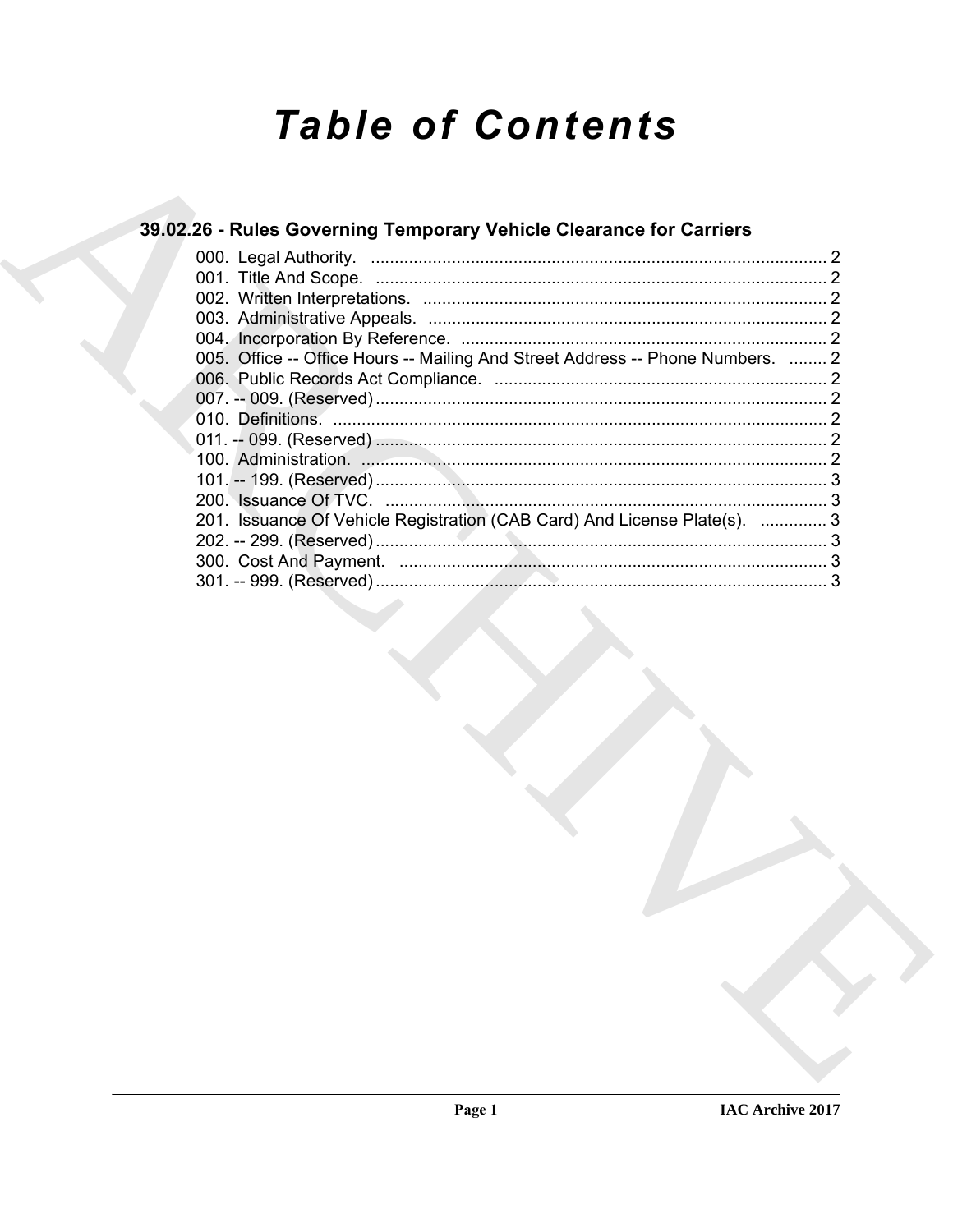#### **IDAPA 39 TITLE 02 CHAPTER 26**

#### <span id="page-1-0"></span>**39.02.26 - RULES GOVERNING TEMPORARY VEHICLE CLEARANCE FOR CARRIERS**

#### <span id="page-1-1"></span>**000. LEGAL AUTHORITY.**

| ---- |                                                                                              |            |
|------|----------------------------------------------------------------------------------------------|------------|
|      | This rule is adopted under the authority of Sections 49-201, 49-202, and 49-501, Idaho Code. | $(1-2-93)$ |

#### <span id="page-1-2"></span>**001. TITLE AND SCOPE.**

**CHAPTER 26**<br> **CHAPTER 26**<br> **CHAL ALTITORITY:**<br> **CHAL ALTITORITY:**<br> **CHAL ALTITORITY:**<br> **CHAL ALTITORITY:**<br> **CHAPTER 26 (200) CHAPTER 26 (200) CHAPTER 26 (200) CHAPTER** (200)<br> **CHAPTER 26 (200) CHAPTER 26 (200) 01. Title**. This rule shall be cited as IDAPA 39.02.26, "Rules Governing Temporary Vehicle Clearance for Carriers," IDAPA 39, Title 02, Chapter 26.

**02.** Scope. This rule provides for temporary vehicle clearance (TVC) procedures in Idaho, self issued by the Department. (3-24-16) by carriers or issued by the Department.

#### <span id="page-1-3"></span>**002. WRITTEN INTERPRETATIONS.**

There are no written interpretations for this chapter. (3-24-16)

#### <span id="page-1-4"></span>**003. ADMINISTRATIVE APPEALS.**

Administrative appeals under this chapter shall be governed by the rules of administrative procedure of the attorney general, IDAPA 04.11.01, "Idaho Rules of Administrative Procedure of the Attorney General." (3-24-16) general, IDAPA 04.11.01, "Idaho Rules of Administrative Procedure of the Attorney General."

#### <span id="page-1-5"></span>**004. INCORPORATION BY REFERENCE.**

There are no documents incorporated by reference in this chapter. (3-24-16)

#### <span id="page-1-6"></span>**005. OFFICE -- OFFICE HOURS -- MAILING AND STREET ADDRESS -- PHONE NUMBERS.**

**01. Street and Mailing Address**. The Idaho Transportation Department maintains a central office in Boise at 3311 W. State Street with a mailing address of PO Box 7129, Boise, ID 83707-1129. (3-24-16)

**02. Office Hours**. Daily office hours are 7:30 a.m. to 5 p.m. except Saturday, Sunday, and state holidays. (3-24-16) holidays. (3-24-16)

**03. Telephone and Fax Numbers**. The central office may be contacted during office hours by phone at 208-334-8611 or by fax at (208) 334-2006. (3-24-16)

#### <span id="page-1-7"></span>**006. PUBLIC RECORDS ACT COMPLIANCE.**

All records associated with this chapter are subject to and in compliance with the Idaho Public Records Act, as set forth in Sections 9-337 through 9-350. Idaho Code. (3-24-16) forth in Sections 9-337 through 9-350, Idaho Code.

#### <span id="page-1-8"></span>**007. -- 009. (RESERVED)**

#### <span id="page-1-13"></span><span id="page-1-9"></span>**010. DEFINITIONS.**

<span id="page-1-14"></span>**01. Carrier**. The person or company who is qualified for registration in Idaho, and whose vehicles are emporary Vehicle Clearances. issued Temporary Vehicle Clearances.

<span id="page-1-15"></span>**02. Temporary Vehicle Clearance (TVC)**. Temporary clearance issued for immediate operation of a ending receipt of credentials. (3-24-16) vehicle pending receipt of credentials.

#### <span id="page-1-10"></span>**011. -- 099. (RESERVED)**

#### <span id="page-1-12"></span><span id="page-1-11"></span>**100. ADMINISTRATION.**

Temporary Vehicle Clearances, valid for a maximum of forty-five (45) days or to the registration year expiration date, may be issued to a carrier whose account is in good standing. (3-24-16) may be issued to a carrier whose account is in good standing.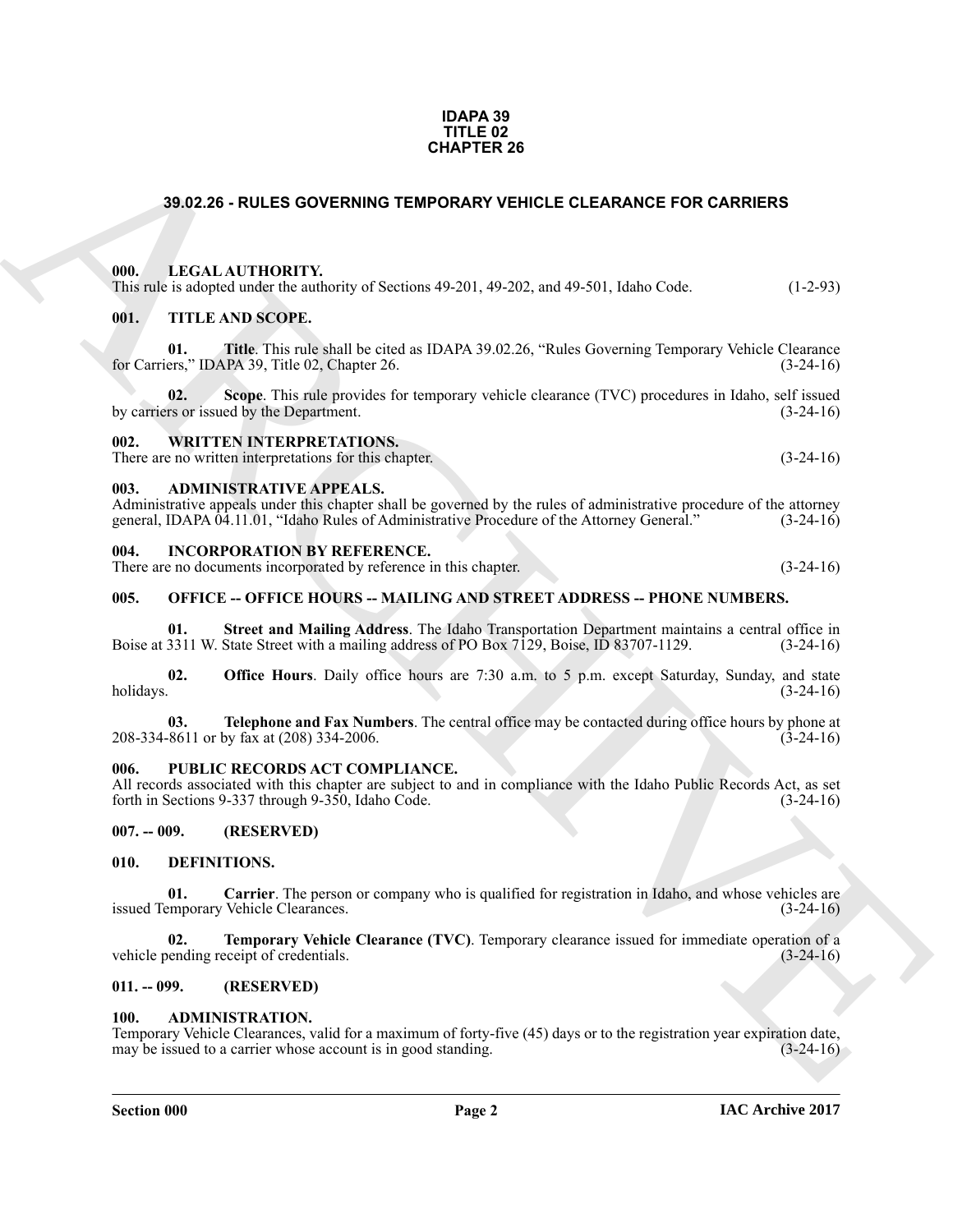#### <span id="page-2-0"></span>**101. -- 199. (RESERVED)**

#### <span id="page-2-8"></span><span id="page-2-7"></span><span id="page-2-1"></span>**200. ISSUANCE OF TVC.**

**01. Temporary Vehicle Clearances**. Carriers may request temporary vehicle clearances online, from thement or an Idaho port of entry. Fees are payable when the clearance is issued. (3-24-16) the department or an Idaho port of entry. Fees are payable when the clearance is issued.

#### <span id="page-2-9"></span><span id="page-2-2"></span>**201. ISSUANCE OF VEHICLE REGISTRATION (CAB CARD) AND LICENSE PLATE(S).**

**01. Issuance of Vehicle Registration & License Plate(s)**. The vehicle registration and license plate(s) may be issued when:

<span id="page-2-11"></span><span id="page-2-10"></span>**a.** The online application is received by the Department and all licensing requirements are met;  $(3-24-16)$ 

For Taiwa goal and Displace of the Character Cartering any equipment y vehicle Character for Carriers<br>
2011. The paperwood is a state of the Character Cartering any equal temporary vehicle character solids, from<br>
2016. Th **b.** The carrier submits a copy of an Idaho title or title receipt showing that the vehicle is titled in the iame; (3-24-16) owners name;

**02.** Permanent Identification. When all criteria are met, a registration and a validation plate and/or rall be issued. (3-24-16) sticker shall be issued.

#### <span id="page-2-3"></span>**202. -- 299. (RESERVED)**

#### <span id="page-2-6"></span><span id="page-2-4"></span>**300. COST AND PAYMENT.**

The fee for temporary vehicle clearances issued via facsimile transceiver equipment or self issued by the carrier is eighteen dollars  $(1818)$  per clearance, payable in advance by the carrier. eighteen dollars  $(\$18)$  per clearance, payable in advance by the carrier.

#### <span id="page-2-5"></span>**301. -- 999. (RESERVED)**